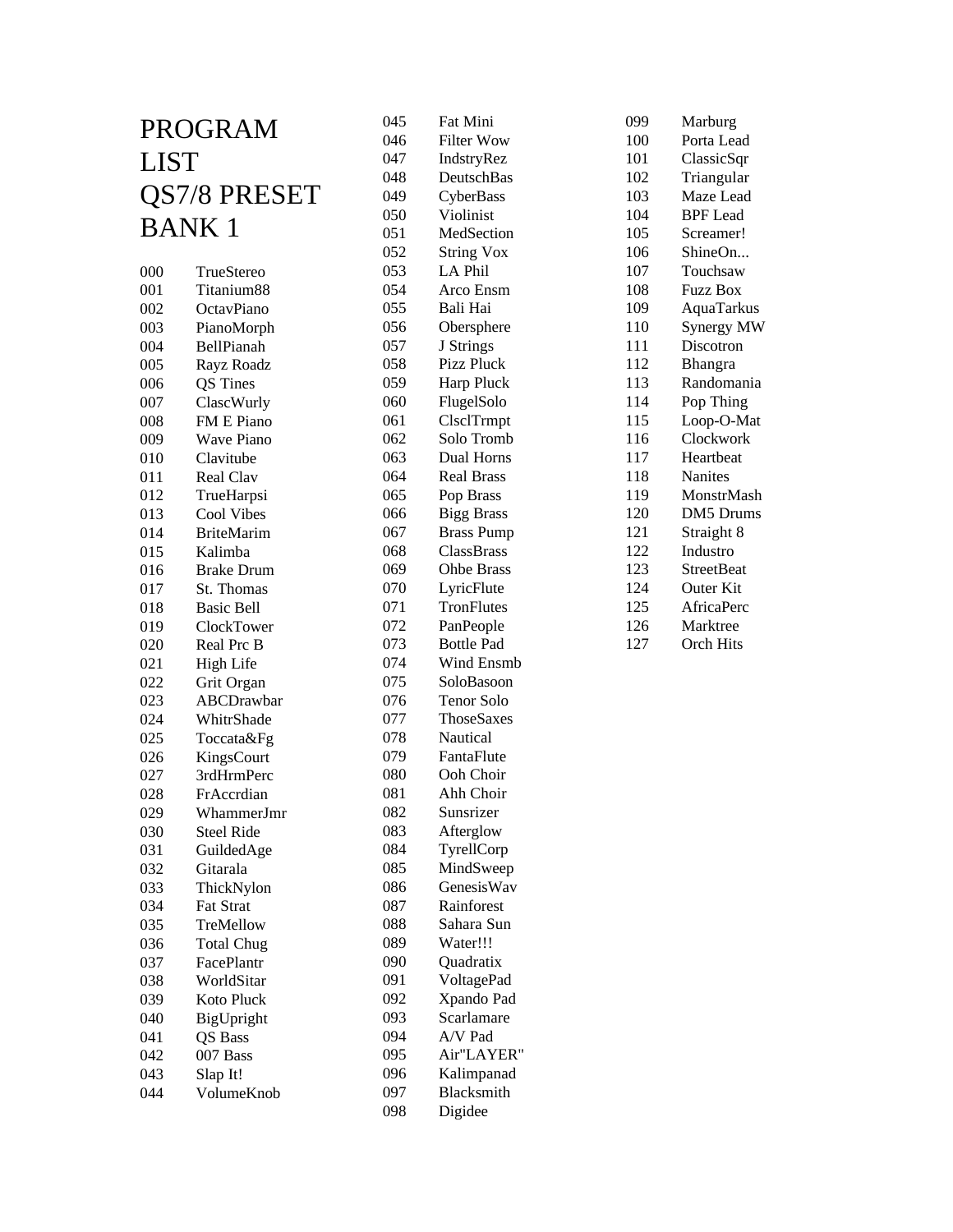| 045<br>PROGRAM |                               |            |
|----------------|-------------------------------|------------|
|                |                               | 046        |
| <b>LIST</b>    |                               | 047        |
|                |                               | 048        |
| QS7/8 PRESET   |                               | 049        |
| <b>BANK2</b>   |                               | 050        |
|                |                               | 051        |
|                |                               | 052        |
| 000            | DarkClascl                    | 053        |
| 001            | <b>InThePiano</b>             | 054        |
| 002            | Player Pno                    | 055        |
| 003            | PianoStrng                    | 056<br>057 |
| 004            | EP & Strng                    |            |
| 005<br>006     | <b>Hard Roads</b><br>Suitcase | 058<br>059 |
|                |                               | 060        |
| 007<br>008     | DirtyWurly<br>Soft FM EP      | 061        |
| 009            | Toy Grand                     | 062        |
| 010            | Quack Clav                    | 063        |
| 011            | Clavatar                      | 064        |
| 012            | Harpsifunk                    | 065        |
| 013            | Mad Vibes                     | 066        |
| 014            | Woody Xylo                    | 067        |
| 015            | Potsticker                    | 068        |
| 016            | Watercan                      | 069        |
| 017            | AttakOfIce                    | 070        |
| 018            | BlkBoxBell                    | 071        |
| 019            | Tacko Bell                    | 072        |
| 020            | AmericaOrg                    | 073        |
| 021            | BluesOrgan                    | 074        |
| 022            | Purple B                      | 075        |
| 023            | Jazz Prc B                    | 076        |
| 024            | Survival                      | 077        |
| 025            | <b>High Mass</b>              | 078        |
| 026            | SftPipeOrg                    | 079        |
| 027            | 2 Drawbars                    | 080        |
| 028            | WrmAcrdion                    | 081        |
| 029            | JazzHrmnca                    | 082        |
| 030            | LegatoAGtr                    | 083        |
| 031            | Big Body12                    | 084        |
| 032            | GuitarsOoh                    | 085        |
| 033            | AcHarmonic                    | 086        |
| 034            | 818 Guitar                    | 087        |
| 035            | Silvertone                    | 088        |
| 036            | Chunky                        | 089        |
| 037            | Fuzzhead                      | 090        |
| 038            | CoralLezli                    | 091        |
| 039            | Spamisen                      | 092        |
| 040            | FatUpright                    | 093        |
| 041            | Face Bass                     | 094        |
| 042<br>043     | <b>Heavy Bass</b>             | 095<br>096 |
| 044            | GothamBass<br>No Frets!       | 097        |
|                |                               | 098        |
|                |                               |            |

| 045 | FM Pluxx              |
|-----|-----------------------|
| 046 | <b>Touch Bass</b>     |
| 047 | <b>Buzzz Bass</b>     |
| 048 | TranceBass            |
| 049 | Dist Bass             |
| 050 | Mi Viola              |
| 051 | SmlSection            |
| 052 | LushStrngs            |
| 053 | Violin Orc            |
| 054 | OctaString            |
| 055 | Pit String            |
| 056 | <b>Tron Mood</b>      |
| 057 | <b>SE Flange</b>      |
| 058 | Pitzi                 |
| 059 | HeavenHarp            |
| 060 | Bone-afied            |
| 061 | Jazz Mute             |
| 062 | RegalBones            |
|     | Ooh Horns             |
| 063 |                       |
| 064 | ClsclHorns            |
| 065 | <b>Gold Brass</b>     |
| 066 | BeBopHorns            |
| 067 | <b>Sfz Brass</b>      |
| 068 | Orchestral            |
| 069 | ClscSynBrs            |
| 070 | SingleFlut            |
| 071 | SpaceFlute            |
| 072 | <b>Hard Pipes</b>     |
| 073 | Tripan                |
| 074 | Wind Orch             |
| 075 | Oboe Blow             |
| 076 | <b>Brite Alto</b>     |
| 077 | <b>Big Band</b>       |
| 078 | Wistelaan             |
| 079 | Shamanixst            |
| 080 | Oohzee                |
| 081 | <b>Glory Ahhs</b>     |
| 082 | Dead Sea              |
| 083 | Anasthesia            |
| 084 | <b>Sparks</b>         |
| 085 | Hold&Sampl            |
| 086 | Dew Drops             |
| 087 | Outland               |
| 088 | Emperor               |
| 089 | Ascent                |
| 090 | Fanfare GX            |
| 091 | PowerChirp            |
| 092 | BladeRunnr            |
| 093 | Distance              |
| 094 |                       |
| 095 | Angelsynth            |
|     | HighGlissz<br>Delecea |
| 096 |                       |
| 097 | PatchCords            |
| 098 | Silk&Satin            |

| 099 | FuzzyGlass        |
|-----|-------------------|
| 100 | FmDBgining        |
| 101 | <b>EPROM Boy</b>  |
| 102 | EmoL7 Lead        |
| 103 | DiodeDoodl        |
| 104 | MellowGold        |
| 105 | PortaWheel        |
| 106 | <b>Sweet Lead</b> |
| 107 | Brassy 5th        |
| 108 | SuperNova         |
| 109 | AbdnsTriad        |
| 110 | Transcape         |
| 111 | Groovy-bot        |
| 112 | Yonderland        |
| 113 | Robotechno        |
| 114 | JungleGruv        |
| 115 | WhereDrums        |
| 116 | Sardauker         |
| 117 | Circles           |
| 118 | T-Minus 1         |
| 119 | Creeps            |
| 120 | Pop Up Kit        |
| 121 | 9 Time            |
| 122 | HardcorKit        |
| 123 | <b>UrbanBliss</b> |
| 124 | GuessTrips        |
| 125 | <b>India Perc</b> |
| 126 | TimpaniHit        |
| 127 | Danz Hitz         |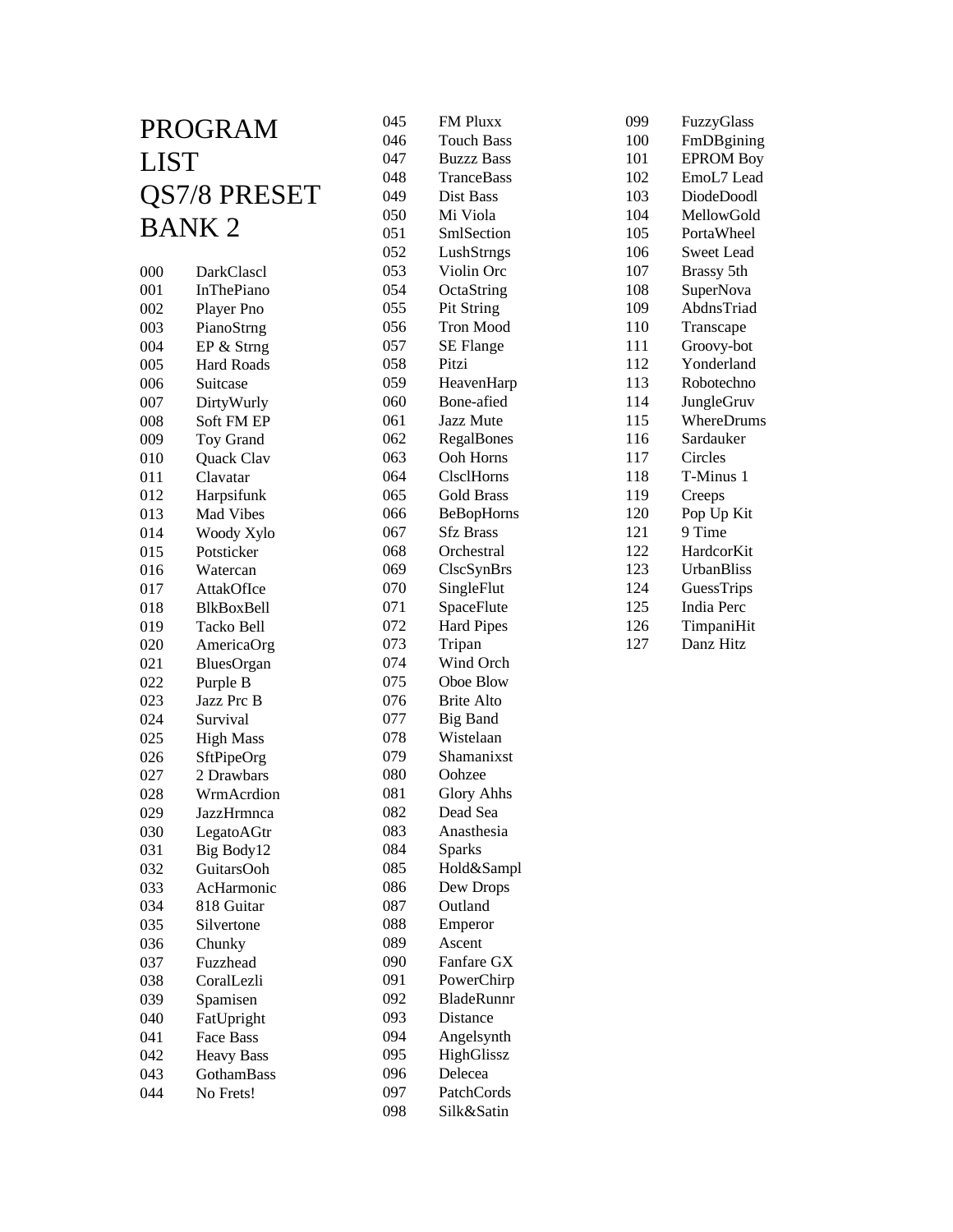| PROGRAM      |                   | 045 | FunkSnapBs        |
|--------------|-------------------|-----|-------------------|
|              |                   | 046 | Funky Acid        |
| LIST         |                   | 047 | <b>MellowBass</b> |
|              |                   | 048 | ArndsHouse        |
| QS7/8 PRESET |                   | 049 | <b>BassHarmnc</b> |
|              | <b>BANK3</b>      | 050 | Solo Cello        |
|              |                   | 051 | Solodious         |
|              |                   | 052 | RichString        |
| 000          | 64 Grand          | 053 | Film Score        |
| 001          | HyperPiano        | 054 | HugeString        |
| 002          | HousePiano        | 055 | Strng&Perc        |
| 003          | Piano Pad         | 056 | <b>True Tron</b>  |
| 004          | EP & Oohs         | 057 | StrgMachin        |
| 005          | SuperRoadz        | 058 | PizzViolin        |
| 006          | SoftSuitcs        | 059 | <b>Harp Gliss</b> |
| 007          | TrampWurly        | 060 | Francaise         |
| 008          | Chrysalis         | 061 | <b>Orch Mutes</b> |
| 009          | PnoStrVox         | 062 | Tromb Ens         |
| 010          | LiquidClav        | 063 | 3rdImpTrpt        |
| 011          | ProfitClav        | 064 | TrumpetEns        |
| 012          | 8'4'Harpsi        | 065 | Four Horns        |
| 013          | Rezophone         | 066 | Dixi Brass        |
| 014          | Yanklungs         | 067 | HornExpans        |
| 015          | Roundup           | 068 | GhostHorns        |
| 016          | AlloyGlock        | 069 | <b>OB</b> Horns   |
| 017          | FairyBellz        | 070 | <b>Hard Flute</b> |
| 018          | Ice Bell          | 071 | Mutablow          |
| 019          | Waterphone        | 072 | PetersPipe        |
| 020          | 3Draw Rock        | 073 | Minotaur          |
| 021          | KeyClikOrg        | 074 | Dark Winds        |
| 022          | Rockin' B3        | 075 | G. Soprano        |
| 023          | GospelOrgn        | 076 | Sax Touch         |
| 024          | MetalOrgan        | 077 | Sax Mass          |
| 025          | <b>Full Ranks</b> | 078 | Transformr        |
| 026          | Communion         | 079 | 1001Nights        |
| 027          | KiknPedals        | 080 | VelOoz&Aaz        |
| 028          | Surf Organ        | 081 | Voxalon           |
| 029          | Synthonica        | 082 | <b>Final Dawn</b> |
| 030          | SteelHorse        | 083 | 1stContact        |
| 031          | TuesdayAft        | 084 | Applewine         |
| 032          | Dulcioto          | 085 | Shiftaling        |
| 033          | ElHarmonic        | 086 | Comet Rain        |
| 034          | PassGuitar        | 087 | 7th Wave          |
| 035          | PedalSteel        | 088 | Eno Pad           |
| 036          | Hyperdrivr        | 089 | Tsynami           |
| 037          | HeroHarmnx        | 090 | Touch & Go        |
| 038          | Dulcimer          | 091 | EmersonSaw        |
| 039          | Mando Trem        | 092 | Fluid Pad         |
| 040          | SharpStick        | 093 | Vector Pad        |
| 041          | Deep Bass         | 094 | Fuzz Choir        |
| 042          | Roundwound        | 095 | Hihowareya        |
| 043          | Pop'n Bass        | 096 | Scientific        |
| 044          | Octaver           | 097 | Pop Out           |
|              |                   | 098 | Voice Bell        |

| 099 | PebbleBell        |
|-----|-------------------|
| 100 | Fast Sync         |
| 101 | Spork Boy         |
| 102 | Tri Lead          |
| 103 | <b>Beta Lead</b>  |
| 104 | WhstleLead        |
| 105 | Alpha Lead        |
| 106 | Rezzathing        |
| 107 | <b>Trilogy Ld</b> |
| 108 | Hazy Lead         |
| 109 | The Sage          |
| 110 | Pitch-Bot         |
| 111 | Disco Boy         |
| 112 | <b>Braveheart</b> |
| 113 | NineIncher        |
| 114 | TheSandMan        |
| 115 | Consumrism        |
| 116 | Fanfare           |
| 117 | Big Sur           |
| 118 | <b>BubbleHead</b> |
| 119 | Hyperspace        |
| 120 | CountryKit        |
| 121 | See Our 78        |
| 122 | Gruvy Lube        |
| 123 | Disco Kit         |
| 124 | <b>UFO</b> Drums  |
| 125 | Asia Perc         |
| 126 | Doom Toms         |
| 127 | Film Hit          |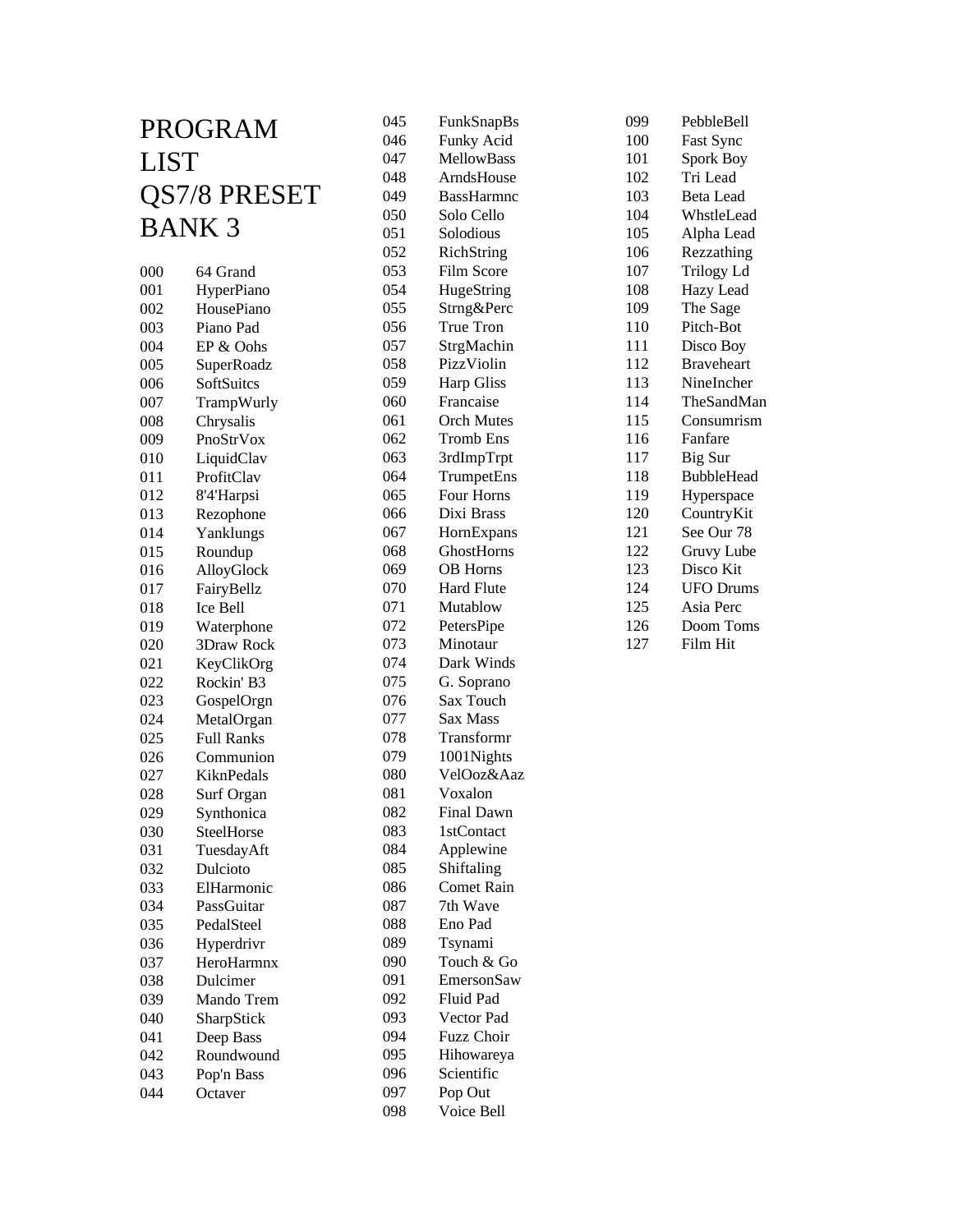| 045<br>PROGRAM |                          |            |
|----------------|--------------------------|------------|
|                |                          | 046        |
| <b>LIST</b>    |                          | 047        |
|                |                          | 048        |
| QS7/8 PRESET   |                          | 049        |
| <b>BANK4</b>   |                          | 050        |
|                |                          | 051        |
|                |                          | 052        |
| 000            | AcGrandPno               | 053        |
| 001            | <b>BrtAcPiano</b>        | 054        |
| 002            | Elec Grand               | 055        |
| 003            | Honky-Tonk               | 056        |
| 004            | E.Piano 1                | 057        |
| 005            | E.Piano 2                | 058        |
| 006            | Harpsichrd               | 059        |
| 007            | Clavinet                 | 060        |
| 008            | Celesta                  | 061        |
| 009            | Glockenspl               | 062        |
| 010            | Music Box                | 063        |
| 011            | Vibraphone               | 064        |
| 012            | Marimba                  | 065        |
| 013            | Xylophone<br>TubularBel  | 066        |
| 014            |                          | 067        |
| 015            | Dulcimer                 | 068        |
| 016            | DrawbarOrg               | 069        |
| 017            | Perc Organ               | 070        |
| 018            | Rock Organ               | 071        |
| 019            | Church Org               | 072        |
| 020            | Reed Organ               | 073        |
| 021            | Accordian                | 074        |
| 022            | Harmonica                | 075        |
| 023            | TangoAccrd               | 076<br>077 |
| 024            | Nylon Gtr<br>SteelStrGt  |            |
| 025<br>026     | <b>JazzGuitar</b>        | 078<br>079 |
|                | Clean Gtr                | 080        |
| 027<br>028     | Mute Gtr                 | 081        |
|                |                          | 082        |
| 029            | OvrdriveGt               | 083        |
| 030<br>031     | Distortion<br>GtHarmonic | 084        |
| 032            | <b>AcoustBass</b>        | 085        |
| 033            | FingerBass               | 086        |
| 034            | <b>Pick Bass</b>         | 087        |
| 035            | FretlessBs               | 088        |
| 036            | SlapBass 1               | 089        |
| 037            | SlapBass 2               | 090        |
|                |                          | 091        |
| 038<br>039     | SynthBass1               | 092        |
| 040            | SynthBass2<br>Violin     | 093        |
| 041            | Viola                    | 094        |
| 042            | Cello                    | 095        |
| 043            | ContraBass               | 096        |
| 044            | TremStrngs               | 097        |
|                |                          | 098        |
|                |                          |            |

| 045 | Pizzicato            |
|-----|----------------------|
| 046 | Harp                 |
| 047 | Timpani              |
| 048 | <b>String Ens</b>    |
| 049 | Slow Str             |
| 050 | SynString1           |
| 051 | SynString2           |
| 052 | <b>Choir Ahhs</b>    |
| 053 | Voice Oohs           |
| 054 | SynthVoice           |
| 055 | OrcstraHit           |
| 056 | Trumpet              |
| 057 | Trombone             |
| 058 | Tuba                 |
| 059 | MtdTrumpet           |
| 060 | FrenchHorn           |
| 061 | <b>Brass Sect</b>    |
| 062 | SynBrass 1           |
| 063 | SynBrass 2           |
| 064 | SopranoSax           |
| 065 | Alto Sax             |
| 066 | <b>Tenor Sax</b>     |
| 067 | <b>BaritonSax</b>    |
| 068 | Oboe                 |
| 069 | EnglshHorn           |
| 070 | Bassoon              |
| 071 | Clarinet             |
| 072 | Piccolo              |
| 073 | Flute                |
| 074 | Recorder             |
| 075 | Pan Flute            |
| 076 | <b>BottleBlow</b>    |
| 077 | Shakuhachi           |
| 078 | Whistle              |
| 079 | Ocarina              |
| 080 | SquareLead           |
| 081 | Saw Lead             |
| 082 | Calliope             |
| 083 | <b>Chiff</b> Lead    |
| 084 | Charang              |
| 085 | Voice Lead           |
| 086 | 5ths Lead            |
| 087 | <b>Bass&amp;Lead</b> |
| 088 | <b>Bell Pad</b>      |
| 089 | Warm Pad             |
| 090 | Polysynth            |
| 091 | GlassChoir           |
| 092 | <b>BowedGlass</b>    |
| 093 | Metallic             |
| 094 | Halo Pad             |
| 095 | Echo Sweep           |
| 096 | Ice Rain             |
| 097 | Soundtrack           |
| 098 | Crystaline           |
|     |                      |
|     |                      |

| 099 | Atmosphere        |
|-----|-------------------|
| 100 | <b>Briteness</b>  |
| 101 | Goblins           |
| 102 | Echoes            |
| 103 | Sci-Fi            |
| 104 | Sitar             |
| 105 | Banjo             |
| 106 | Shamisen          |
| 107 | Koto              |
| 108 | Kalimba           |
| 109 | Bagpipe           |
| 110 | Fiddle            |
| 111 | Shanai            |
| 112 | TinkleBell        |
| 113 | Agogo             |
| 114 | SteelDrums        |
| 115 | Woodblock         |
| 116 | Taiko Drum        |
| 117 | MelodicTom        |
| 118 | Synth Drum        |
| 119 | Rev Cymbal        |
| 120 | <b>Fret Noise</b> |
| 121 | <b>BreathNois</b> |
| 122 | Seashore          |
| 123 | <b>Bird Tweet</b> |
| 124 | Telephone         |
| 125 | Helicopter        |
| 126 | Applause          |
| 127 | Gunshot           |
|     |                   |